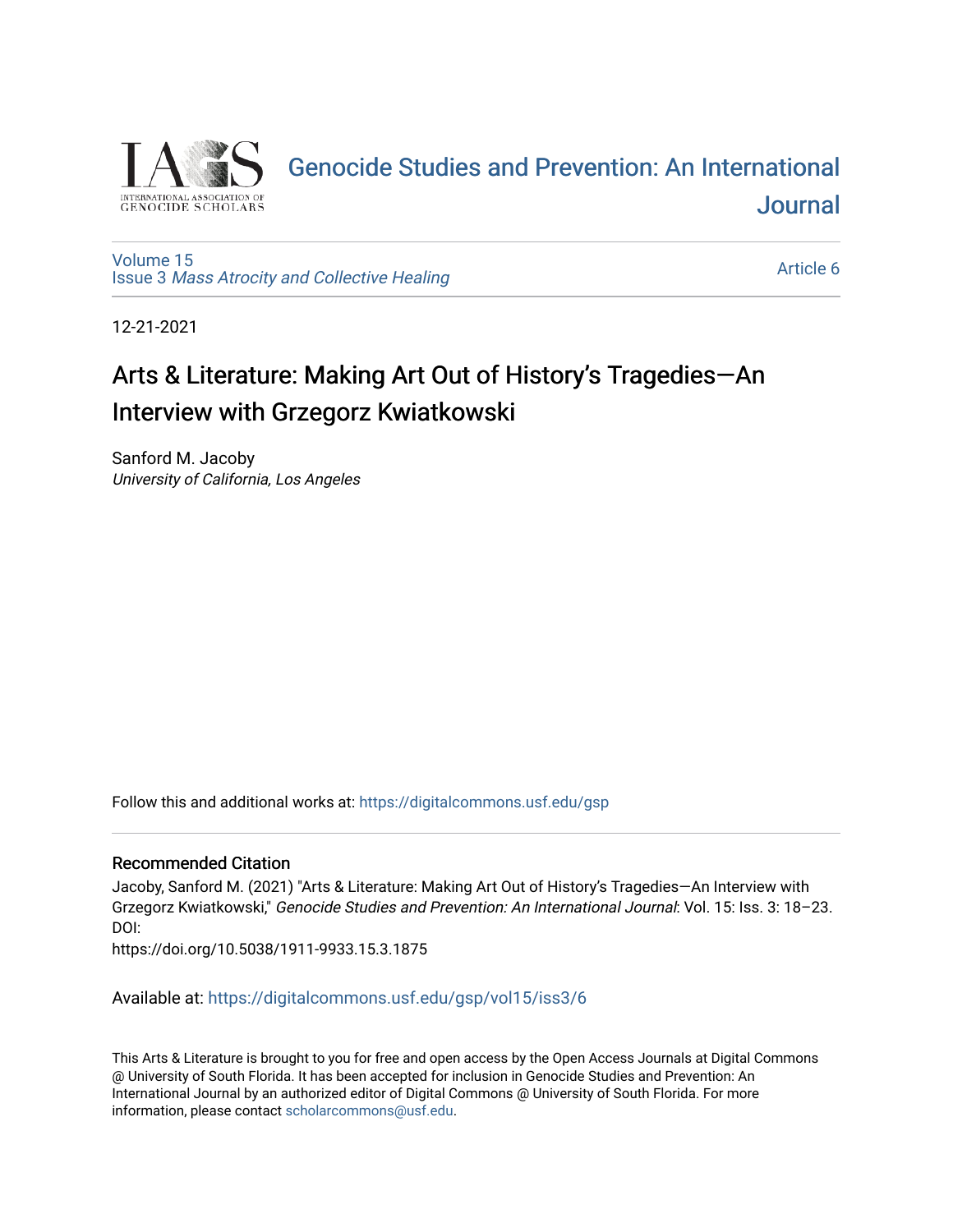## Arts & Literature: Making Art Out of History's Tragedies-An Interview with Grzegorz Kwiatkowski

### Acknowledgements

Grzegorz Kwiatkowski is a Polish poet and musician. Here he reflects on the violence perpetrated in Poland during the Second World War, and the dualities of the Polish experience. Is it possible for art to reckon with the darkness, free of melodrama and kitsch?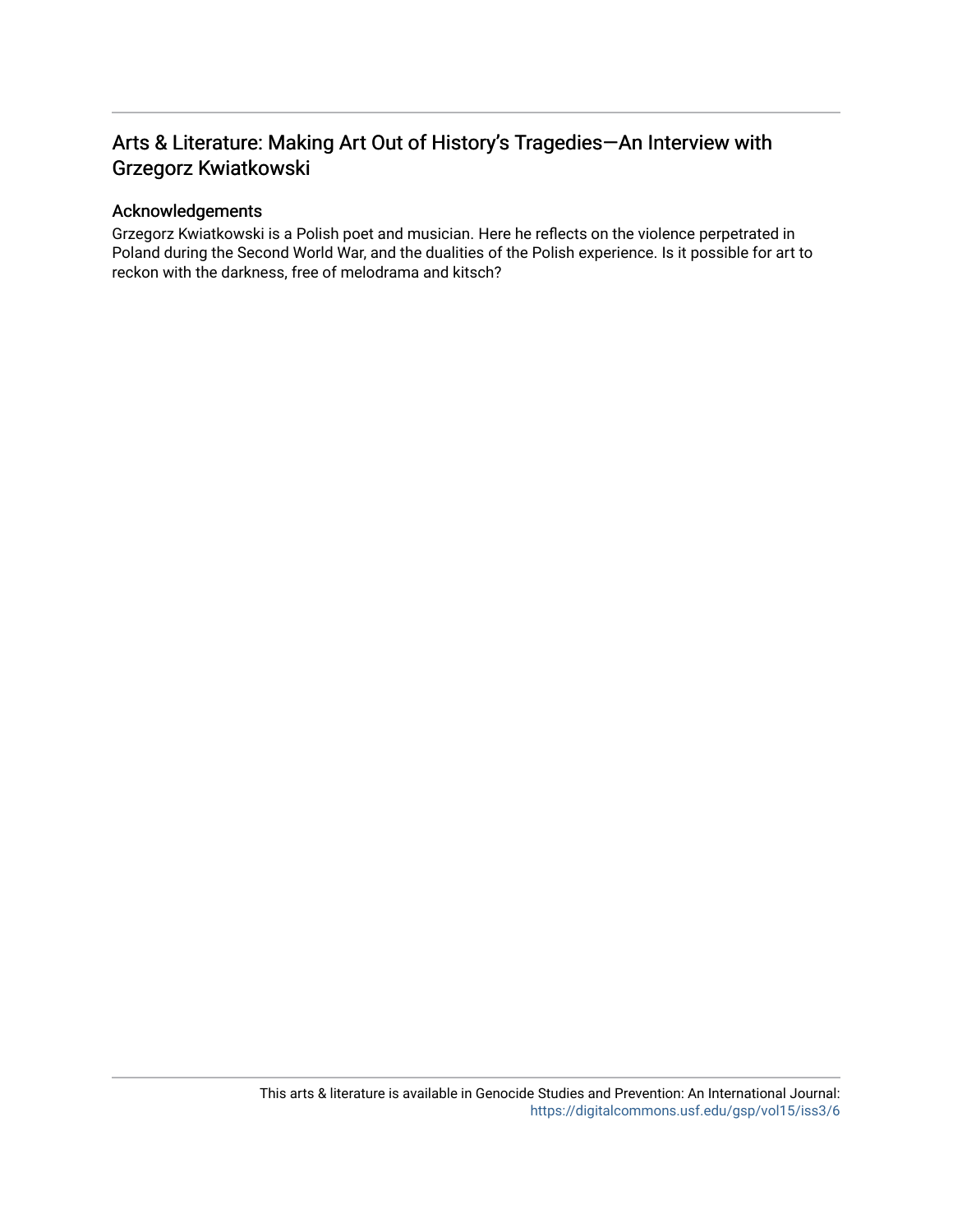**Sanford M. Jacoby** *University of California, Los Angeles Los Angeles, California, U.S.A.*

### **About the Piece**

This interview was conducted via e-mail in November 2021. Grzegorz Kwiatkowski was in Gdańsk and Sanford Jacoby in Los Angeles. They met through Grzegorz's poetry and discovered that they shared K. Z. Stutthof, a concentration camp in Poland, as a presence in their lives. The prisoners included ethnic Poles and Jews (the latter self-identified or categorized as such by the Nazis). It's estimated that nearly two-thirds of its 110,000 inmates were murdered until the camp was closed in May 1945, the last camp liberated by the Allies. Here Kwiatkowski reflects on the violence perpetrated in Poland during the Second World War, and the dualities of the Polish experience. Is it possible for art to reckon with the darkness, free of melodrama and kitsch?

**SJ**: Through your poetry and music, you've engaged with one of the darkest moments of the 20th century: the torture and murder of millions of people by the Nazis and their collaborators. How did the mass violence of the Second World War become a focus of your art?

<span id="page-2-1"></span>**GK**: As we all know, one of the bloodiest genocides in the history of the world took place on Polish soil. My grandfather Józef and his sister Marta were political prisoners in a Nazi concentration camp called Stutthof, not far from Gdansk.<sup>1</sup>After the war and for the rest of their lives they suffered from the traumas they experienced during their captivity. My great aunt carried the burden of mental illness, while my grandfather was a broken man. Today we might say he had intense post-traumatic stress disorder (PTSD). He was very shy with other people and had difficulty communicating with them. When I was a child, he took me to the museum at Stutthof. It was my first visit and also the first time since my grandfather's release that he returned there. He could not stop screaming and crying. I was shaken. As I thought about it afterwards, questions arose in my mind: Why do people hate each other so deeply that they will commit murder? How can someone like my grandfather be the worst enemy of another human being?

One conception of art in which I believe is that artists are a type of sponge, absorbing the experiences of those around them. I really think that there are epigenetic transmissions of trauma to succeeding generations: from my grandfather to my father and then to me. And not only to me. Poland and other parts of the world are still full of pain passed along in families, even though it's been seventy-five years since the end of the war. We carry within us the voices of ghosts, of the people who were murdered. They are always with me.

<span id="page-2-0"></span>The only reliable English-language source on Stutthof is Danuta Drywa, *The Extermination of Jews in Stutthof* [1](#page-2-1) *Concentration Camp, 1939–1945* (Pánstwowe Muzeum Stutthof, 2001).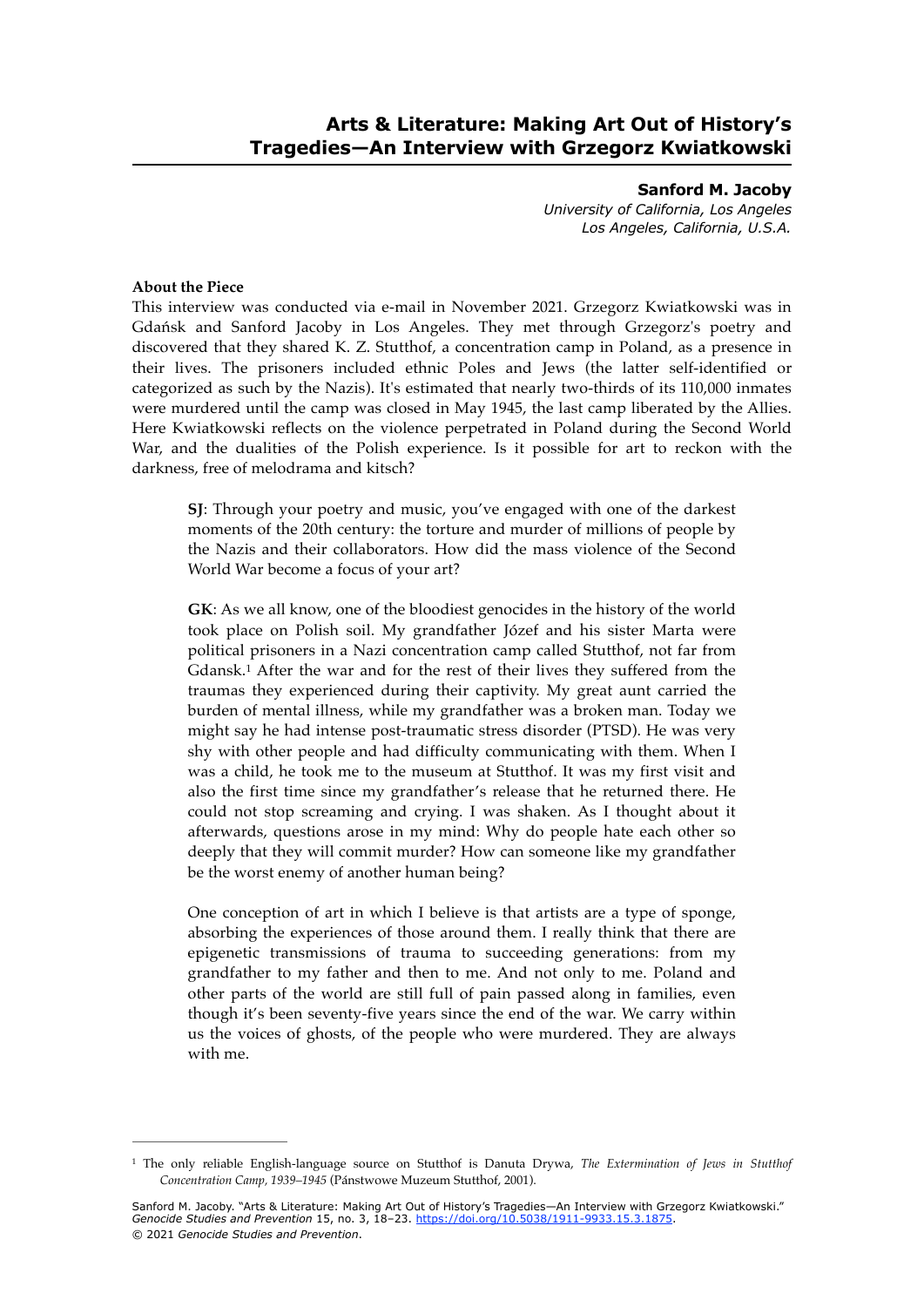**SJ**: Other artists and historians have dwelled on this dark era. It seems that the further away we move from it, the more that is created. What is it that your art adds to the litany?

**GK**: In my opinion a lot of art dealing with genocide is melodramatic. It's like a horror movie and full of kitsch. Or it's the opposite: very serious, almost sacred. My idea was a Glenn Gould idea—to play in the most anti-melodramatic way that one can imagine. Also, to take the methodology of Edgar Lee Masters, as in his *Spoon River Anthology,* as a matrix for the history of genocide.

Art that addresses genocide needs to be as open as possible for the listener, reader, or observer. The power of art should possess them and take them to the interior of a territory full of of paradoxes and super hard questions. And when he or she thinks about this awful past, then they are in some way inside of a problem and a tragedy. But this is true only in some respects, because we can't really touch it. But we can try. By trying to touch it and trying to answer paradoxical questions that have no answers, a person becomes more fragile when confronting evil. And then they can respond by protesting and fighting the evils of their own time.

**SJ**: Poles, in the past and today, have contested the narrative that portrays Jews as the Nazis' primary victims. What is the source of Polish victimhood? What is the narrative in modern Polish society? By the way, when I say Poles I mean ethnic Poles.

**GK**: I think that most Poles are not ready to face the fact that they were neither the only, nor the greatest victims of the catastrophe we call the Second World War. I am not a fan of relativization. Yes, I am in love with facts and open to compassion. But the point is that most Europeans behaved in an unbelievably horrible way during the cataclysm. We as Europeans generally failed and behaved immorally.

But of course, most often I consider the Polish demons because Poland is my country. The story of victimized Poles is well known, but there is a dark side that is less well known or repressed. Anyway, I try to reckon with the entire landscape and I try to be as honest as I can. I can't stop thinking about the countries with the greatest responsibility for the Nazi horror. In Austria and Germany, the perpetrators evaded a thorough-going process of de-Nazification. On top of that, they saw themselves as victims.

So, let's try to look at things from a Polish perspective in which there is no real place for responsibility. The wartime suffering of Poles *was* real. They *were*  victims. They were betrayed by allies and attacked from both sides by Hitler and Stalin. Then they lived in a poor, repressive society under a Communist regime.

What are the psychological effects of these realities? That we are a country full of resentment. We trust neither the other nor ourselves. In my opinion there is no better thing than responsibility. It's like fresh air. It means being conscious of both bad and good. And it leaves the Polish soul in a very weak state. We are not ready to face our guilt, our own demons. This is very sad.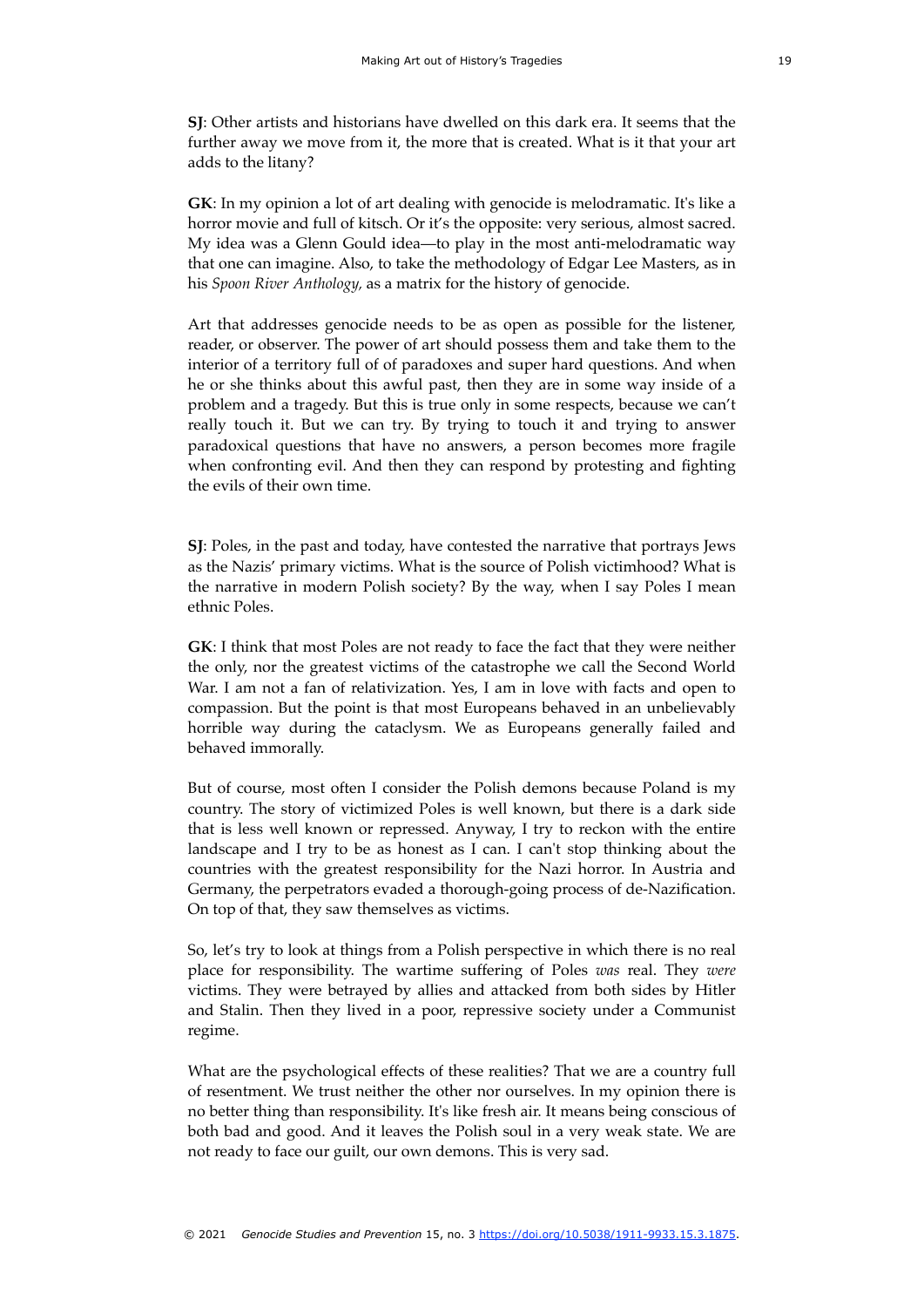But, of course it doesn't mean we should wait for better times before trying. There are many people in Poland, including artists and scholars, who try to wake up Polish souls by addressing our responsibility and our guilt. But this group is a minority. The other problem is how it is being done. Many of the people who speak about the horrors of the past do so speaking a language of hate. It's paradoxical and tragic that there are Polish intellectuals whose vocabulary is vicious. Cynical politicians manipulate and distort history.

I understand outrage, and we have to speak up when someone says odious things. But to humiliate people with whom you do not agree, well, it's too much for me. Thus, Poland is an intoxicated land—on both sides, left and right. Also, I don't want to play games in anyone's party except my party. Its name is: to understand, to avoid hating, to protest, to share and protect memories of the victims, and last but not least—to create art that is made from beauty.

It's not easy. How can we make art out of history's tragedies that also is in some way beautiful? Is that poetry or anti-poetry? I think the point is to find the rhythm of Glenn Gould—to search for a kind of natural music in real voices and not to aestheticize them. In some way we must let ghosts speak for themselves and clear some territory around them. A non-theatrical stage must be built, somehow, where individual histories are presented without the fireworks of kitsch. I think that the most important thing is to speak about the genocide's tragic territory in every way we can.

I am not a fan of dogmatism and censorship. For example, I guess that I am on the same methodological side as Claude Lanzmann's *Shoah.* But when I hear someone assert that *Schindler's List* is a sugar-coated scandal and the movie should not exist, I think that they don't get the point, which in my opinion is the education of future generations and sharing with them the horrors of genocide and hatred. Otherwise, the stories will vanish. That's why Claude Lanzmann is a hero to me, as are Steven Spielberg and also Joshua Oppenheimer, who directed *The Act of Killing.*

**SJ**: The relationship between Poles and Jews was and is a source of controversy. Your poetry mentions wartime violence perpetrated not only by Germans but also by Poles. What's the point?

**GK**: Well… Polish people, like most Europeans, were deeply anti-Semitic to the point of murdering their own neighbors. This is the fact. And you can find these stories everywhere. You just have to listen carefully. I will tell you a story that happened two months ago. One of my best friends told me that his grandfather was from the city of Kielce and that suddenly after the war he left the place and changed his name. My friend wasn't suspicious of his grandfather. But I was. So immediately I said, "Maybe he was one of the murderers during the Kielce Pogrom?" And in the end, I was right. He was murderer.

Here's another example. My wife's family is Jewish. But they don't speak about it; they almost reject it. And I found this out by accident. My wife's grandmother told me that during the war she hid in the forest near the city of Rzeszów. When I asked her if she was Jewish, she began to tell me anti-Semitic stories from the Middle Ages, and said that she hates Jewish people very much and so on. Even today, the family is afraid of their origins, their roots. Two of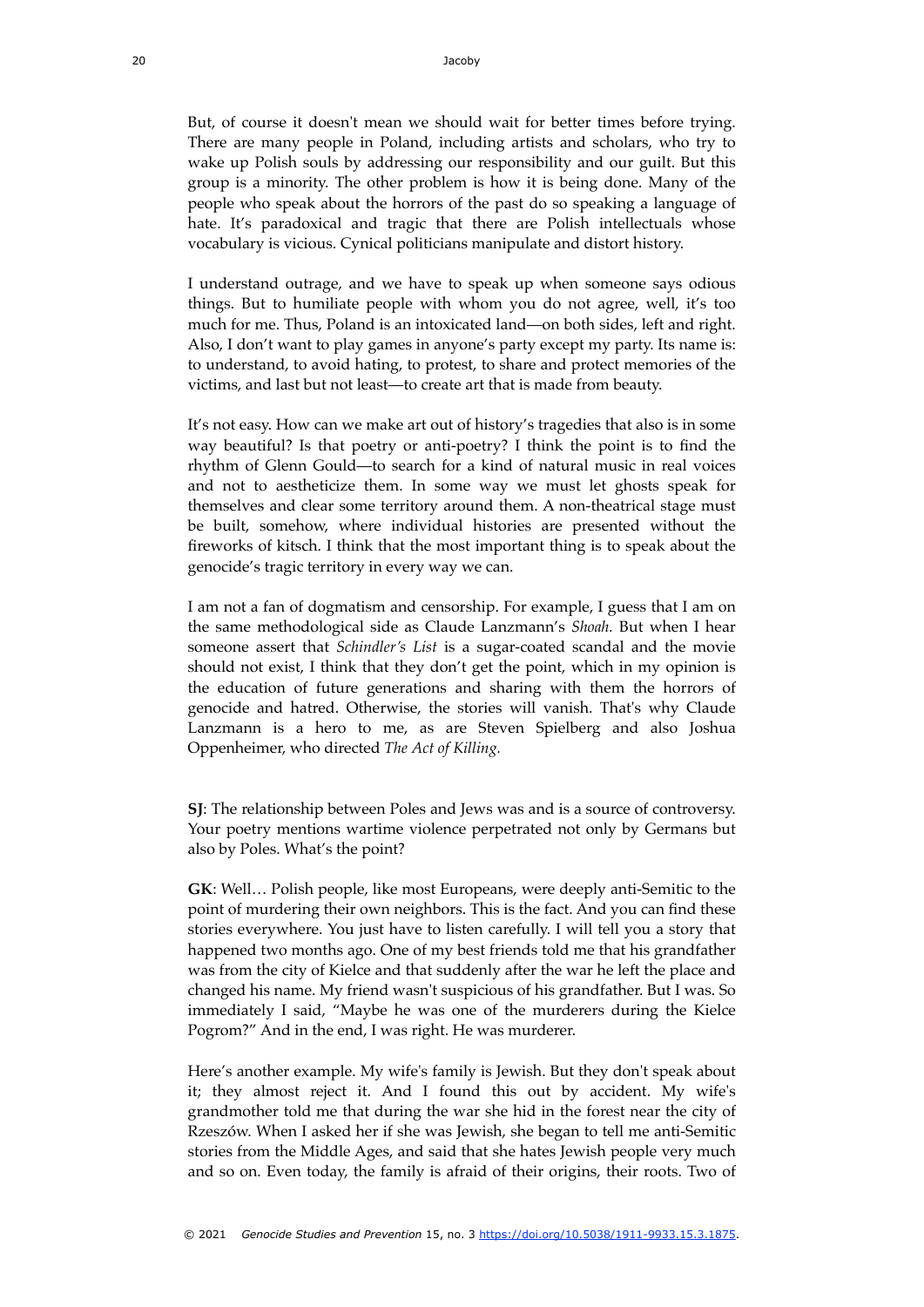the greatest Polish artists—poet Tadeusz Różewicz and writer Stanisław Lem were Jews. But they didn't want to talk about it. I think that they too were afraid.

**SJ**: A related question involves Stalin, who has been accused of murdering more people than the Nazis, including many Poles. Yet your poetry dwells on the Nazi genocide. Is there a reason?

**GK**: In my poetry there are stories from Rwanda as well as stories of Stalin's ghosts and victims. But you are right that most of the stories are about Nazi perpetrators and their victims. I think this is the point of Gdansk. I was born and I live in Gdansk, where the Second World War began. For centuries before that, it was a German-speaking city and was annexed by Prussia in the late 18th century. It's the place where Arthur Schopenhauer was born. I love his writing. After my grandfather's imprisonment in Stuffhof, he was forced to be a Wehrmacht soldier, like most Polish men from the Kaszuby region where Gdansk is located. This German history is part of my family's history.

The past is bloody and complicated, and we have to stay as close as we can to the facts. The Red Army that "liberated" Poland near the end of the war raped Polish women on a massive scale, especially women from Kaszuby, where my family has lived for generations. So, I asked my father: Were your mother and grandmother raped by Russians? And he said: of course not. It's a lie. But I kept asking and asking and asking. This is my method—to be persistent. Finally, he told me that a Red Army officer lived in their house and that was why the women were saved from this tragedy. But the problem is that almost all the women and their families from Kaszuby claim the same thing: that they were protected and saved by good Red Army officers. So, you can see that my birthplace is a land of blood and tears. Joseph Conrad's *The Heart of Darkness*  ostensibly is about the Congo. But it also is about other places where the human heart causes darkness, places like Poland, and potentially all places on earth where there are human beings.

**SJ**: Over the past four decades, there's been a search for reconciliation between Poles and Jews. Please tell us what you think about this.

**GK**: I think that almost no one is searching for reconciliation other than a super small group. I believe in the power of truth, that facts are as important as the power of love and forgiveness. It is the combination of these things—of truth joined to love and forgiveness—that creates a powerful moral force. Once you are a human being the best thing you can do is to accept your susceptibility to evil while also recognizing that you are capable of love and friendship, of helping and forgiving. Of course, it's easy to speak about these things as a member of the third generation of a family that faced genocide. I have the luxury of temporal distance. And sometimes this distance is a good thing. But at other times you say things too casually, too full of naivety. How can you tell someone who was raped or whose relatives were brutally murdered—for example in Rwanda—come on, forgive the perpetrators. Listen to your heart. Please be more open. And so forth. So, as you can see, in the end I just don't know. I try to be optimistic. But when I hear people preaching, including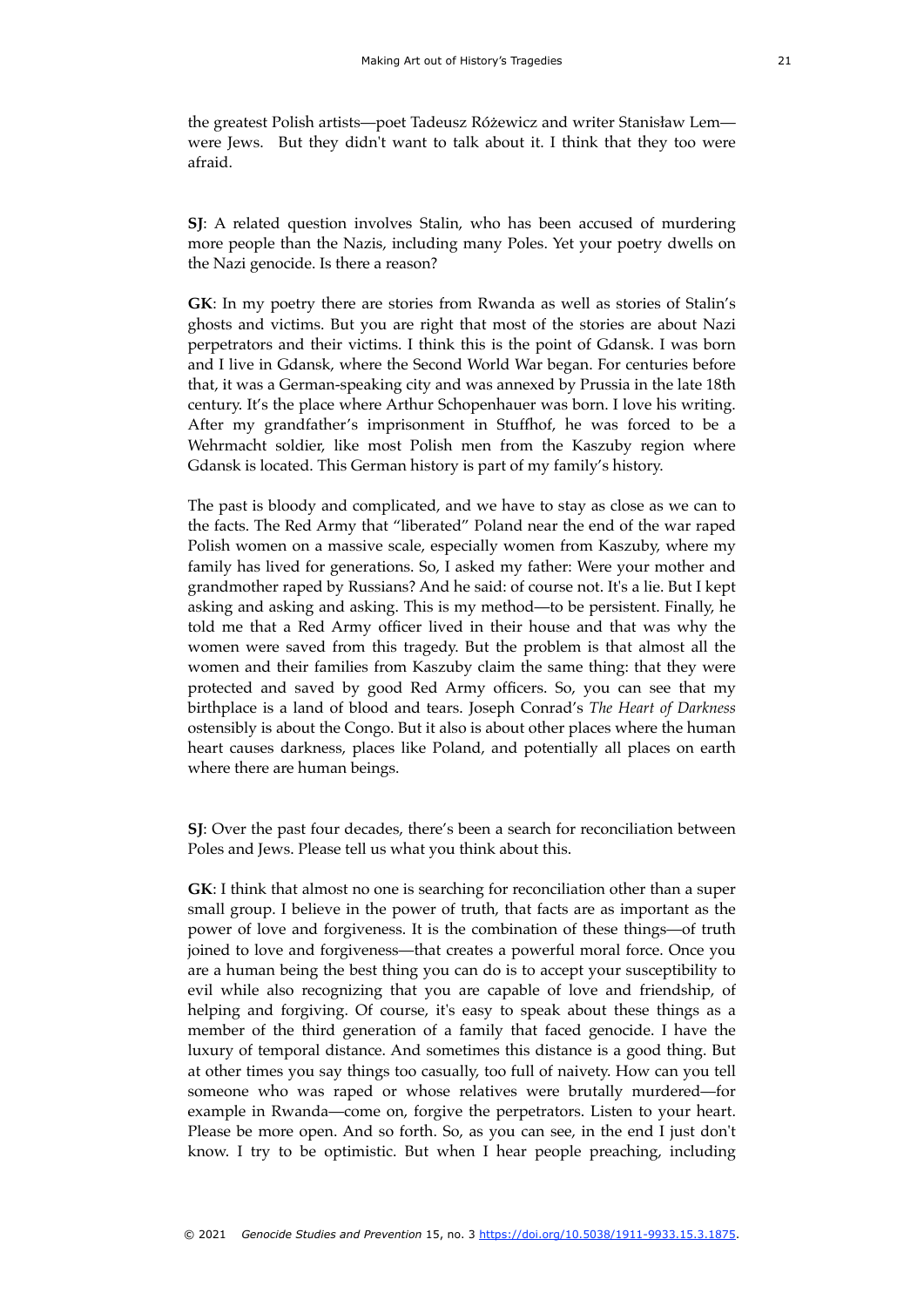myself, I don't feel comfortable with it. On the other hand, I don't want to be possessed by darkness.

**SJ**: Can you say something about your activities beyond the desk and stage?

**GK**: I am trying to find some kind of moral and artistic platforms at universities such as Berkeley, Stanford, Johns Hopkins, and Chicago, and others. At Oxford, I co-host a workshop called Virus of Hate. I also try to intervene and protest when I think something is wrong.

For example, a few years ago, my friend and I found almost half a million shoes near the Stutthof museum. They had belonged to victims of concentration camps throughout Europe. Stutthof was the place where the Germans sent shoes to be repaired and used by civilians in Germany and by the army. But these artifacts were lying in the forest, on the ground and underneath. We fought against this for many years, urging the museum to display and protect these material manifestations of genocide. In some ways we failed. After years of battle, the museum officials "cleaned" the area where the shoes were located. They moved them to the museum but buried them again. They are invisible. And of course, they should be seen, they should say to all of us—we will never forget. Never again. But I won't give up. I remain optimistic. I will find a way to expose and secure them.

**SJ**: Your band is called Trupa Trupa. Its music has been described as noir, existential, and psychedelic. Do you agree? What is the relationship between your music and your poetry? And by the way, what does Trupa Trupa mean?

**GK**: Trupa Trupa has a democratic structure, so the band has no single ideological line. Every one of us infuses the band's music with our own feelings and conceptions. My contribution is of course pretty much the same as my poetry. That's why there is a song called "Never Forget" that was inspired by Claude Lanzmann's *Shoah.* I truly believe in the power of art to expose dark truths. By doing that it can foster moral awakening. When the darkness is very dark it needs light.

Trupa Trupa can have the same meaning as nothing or it can mean a corpse, a dead body or even a theatrical troupe. It's open for interpretation. Like the music of the band; we are open.

**SJ**: How have your poetry and music been received in Poland? What about outside Poland?

**GK**: In most cases it's been received positively. But both Trupa Trupa and my poetry have a bigger following outside Poland than within.

**SJ**: Genocide has been part of human societies for thousands of years. Some anthropologists claim that genocide is hard-wired in the human psyche. They trace it to conflict between bands of apes who fought each other over territorial access to food. The implication is that ethnic and racial violence will always be with us. Is there any hope for the future?